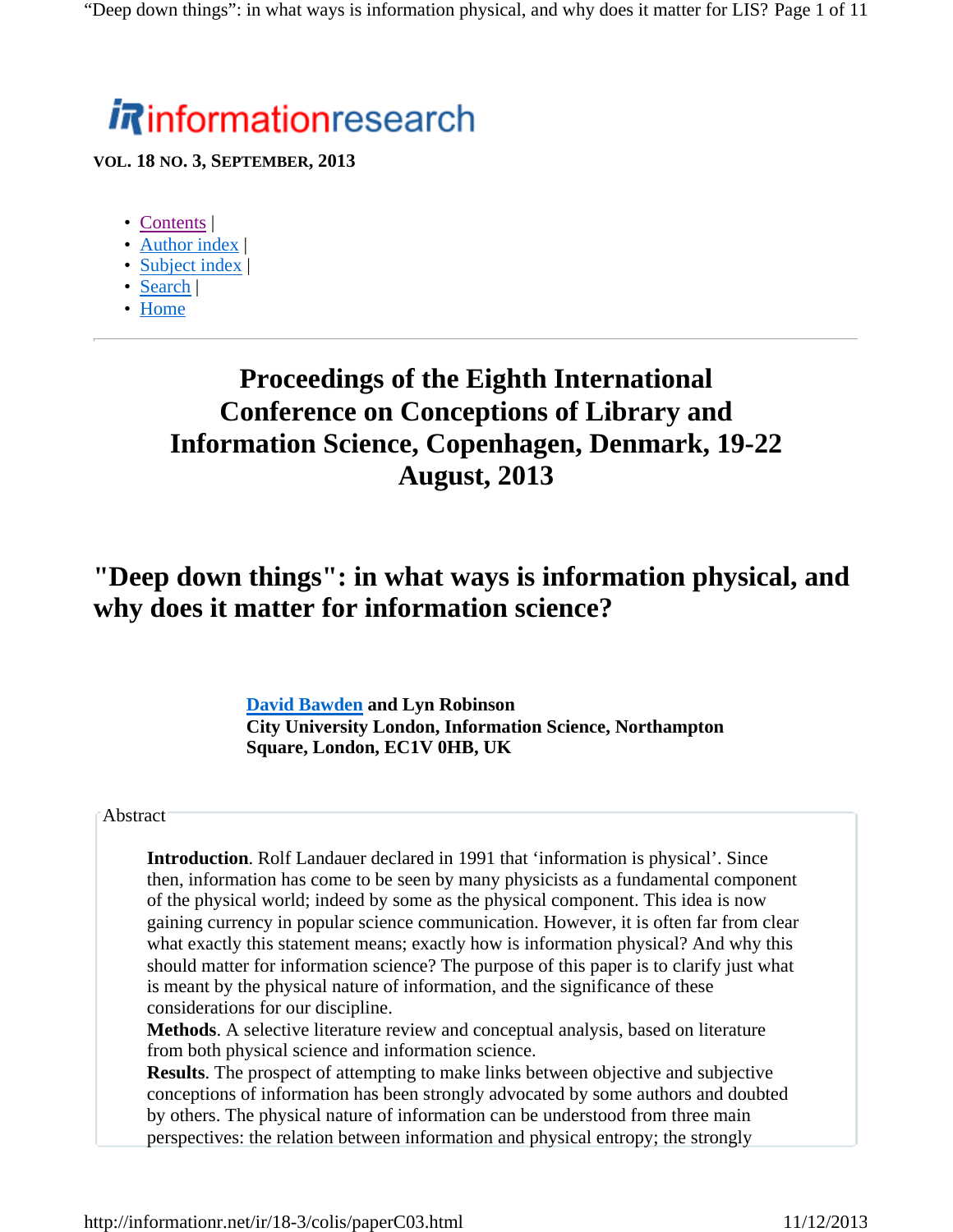informational nature of the quantum view of nature; and the possibility of recasting physical laws in informational terms.

**Conclusions**. Based on this analysis, we muse on the relevance of such issues to information science, with particular reference to emergent properties of information. Apart from the added public awareness of the i-word in a very different context from the norm, it may that that there are general laws and principles, or at least useful metaphors and analogies, linking the concept of information in the physical, biological and social domains.

**CHANGE FONT**

### **Introduction**

All for all this, nature is never spent There lives the dearest freshness deep down things (Gerard Manley Hopkins)

Do the truly fundamental laws of nature concern – not waves and particles – but information? (Gilles Brassard, 2012, 1)

Information is information, not matter or energy (Norbert Wiener, 1961, 132)

The purpose of this paper is to consider some of the properties of information in its most fundamental guise; 'deep down things' in the information spectrum in Hopkins' phrase (used also by Bruce Schumm (2004) in the title of his excellent account of the standard model of physics). It considers whether, and how, information is physical, and what significance these questions have for the library and information science (LIS).

# **Information is physical**

The idea that the concept of information might play some part in the understanding of the physical universe has been proposed since the nineteenth century, through scholars such as Boltzmann. Gibbs and Szilard (Robinson and Bawden 2013, Carroll 2011). It was set out explicitly by Rolf Landauer, the German-American physicist who was for many years manager of IBM's research laboratories (von Baeyer 2004, Bennett and Fowler 2009). His original article, entitled "Information is physical" (Landauer 1991), was followed up over the next decade with a series of articles and presentations reiterating and embellishing the theme, with titles such as "The physical nature of information", "Information is a physical entity", and "Information is inevitably physical". The main point was put consistently and straightforwardly: "Information is not an abstract entity but exists only through a physical representation, thus tying it to all the restrictions and possibilities of our real physical universe .. information is inevitably inscribed in a physical medium" (Landauer 1999, 63 and 64).

Since then the idea of information as a physical constituent of the universe has been widely adopted within the scientific community: see, for example, Vedral (2010) and Davies and Gregersen (2010) for recent overviews, Karnani, Pääkkönen and Annila (2009) for an elaboration of Landauer's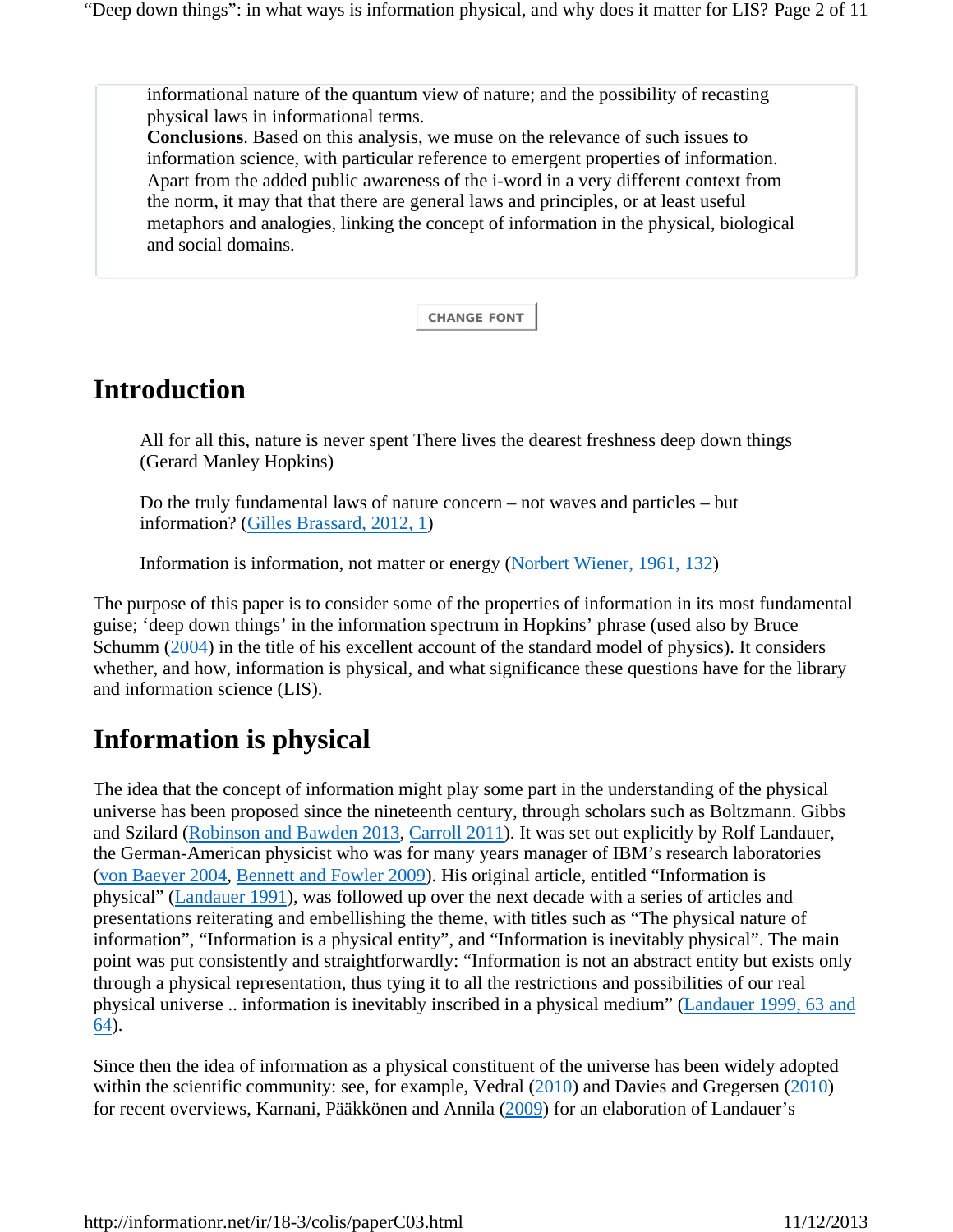"Deep down things": in what ways is information physical, and why does it matter for LIS? Page 3 of 11

position, and Robinson and Bawden (2013) for more references. This has led to clear endorsements of Landauer's view, such as:

- "the states of physical systems should .. be thought of as catalogues of information" (Vedral 2012, 222)
- "starting from its very earliest moments, every piece of the universe was processing information" (Lloyd 2010, 96)
- "the physical world is a multiverse, and its structure is determined by how information flows in it" (Deutsch 2011, 304)

The Foundational Questions Institute, a non-profit physics organization, announcing a grant program to support research on physics of information, commented that "interest in research on the meeting point of physics and information has exploded in recent years (Foundational Questions Institute 2013).

The idea has also entered popular awareness through magazine articles, television programmes, and even fiction (Egan 1994, Bear 2008), so that the public becomes acquainted with ideas such as:

- "everything that goes on in [the universe] can be explained in terms of information processing" (Brooks 2012, 41)
- "information is woven profoundly into the fabric of reality" (Al-Khalili 2012).

One consequence is that the general public, or at least that section of it with an interest in scientific matters, is becoming aware of the importance of the concept of information in a very different sense from its previous usage; this may well have an impact, albeit indirect, on how the information disciplines and professions are viewed. More directly, the acceptance of the information concept in the domain of the physical sciences may be seen as particularly significant for viewpoints which explicitly link information in different domains, including the physical, most notably the viewpoints of Stonier (1990, 1992, 1997), of Bates (2005, 2006) and of Floridi (2010): other examples are given by Robinson and Bawden (2013).

But to assess the significance of these developments, we need a little more clarity as to what they entail.

# **How is information physical?**

It is all very well to speak of information as physical, or as a fundamental constituent of the universe. Landauer's point, as we noted above, was that whenever we find information, we find it inscribed or encoded somehow in a physical medium of whatever kind. Quantitative relations between information and other physical concepts have been recognized since Szilard first showed that the minimum amount of work needed to store one bit of information is kTln2, where k is Boltzmann's constant and T is the temperature of the storage medium. Landauer himself showed that erasure of one bit of information generates heat, and increases physical entropy by kln2 (Landauer 1961), this being known as Landauer's Principle. For an analysis of such inter-relations, and on the role of temperature in relating information and energy, see Bennett (2003) and Duncan and Semura (2004). (Information in such calculations is invariably treated as digital, the unit being the bit, and hence subject to analysis by Shannons' information theory concepts.) Recent experimental studies have verified this relation, measuring the heat dissipated when one bit of information is erased (Bérut et al. 2012).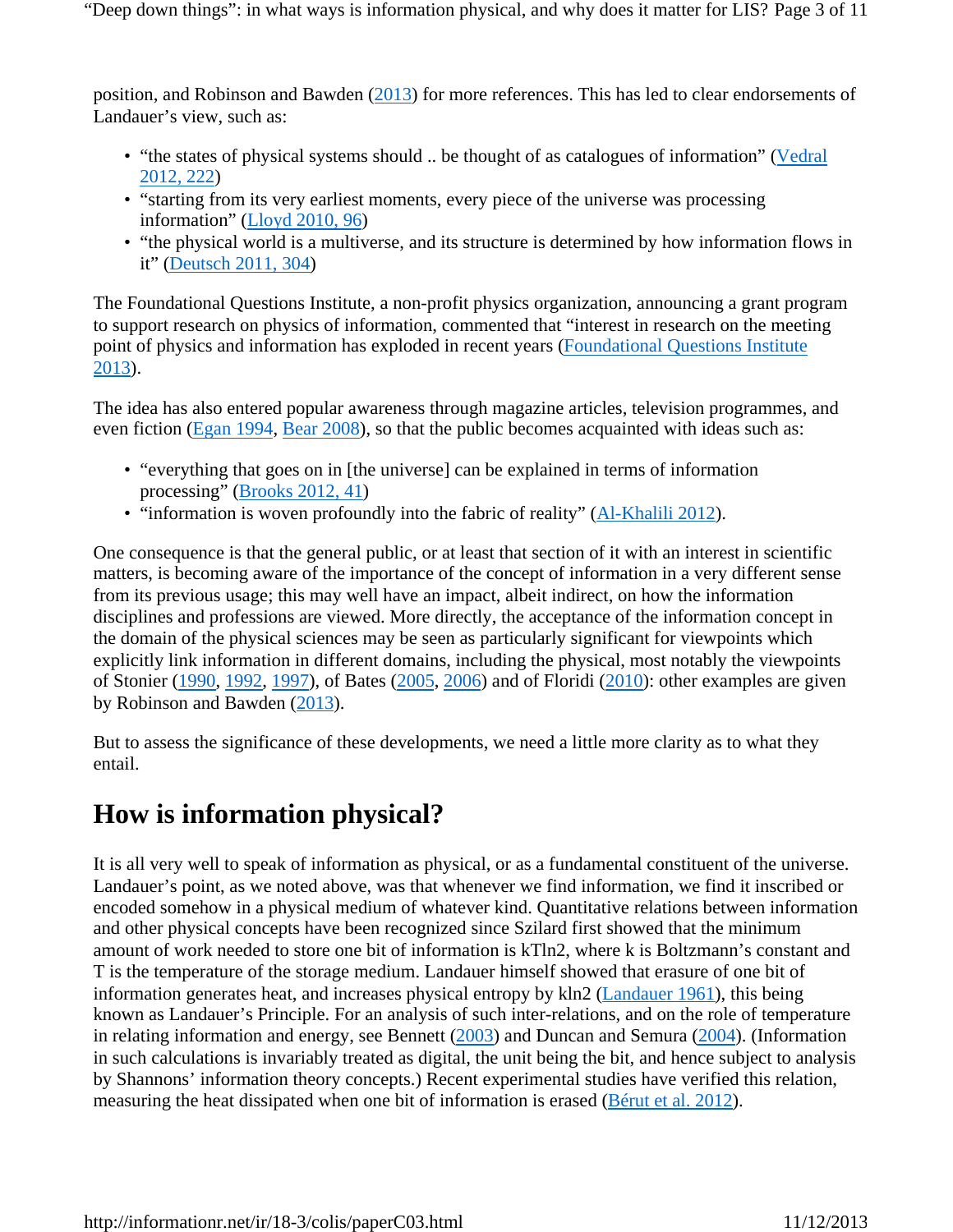"Deep down things": in what ways is information physical, and why does it matter for LIS? Page 4 of 11

Understood in this way, information as a physical quantity is conserved, and can neither be created nor destroyed; though it can be discarded, or erased from any particular physical medium (Chiribella, D'Ariano and Perinotti 2012). Indeed, the concern that information might be lost when objects fall into black holes was the motivation for studies over several decades leading to the solution of Hawking's 'black hole information paradox' (von Baeyer 2004, Davies 2010). This seems at variance with the kind of information concepts of relevance to LIS (Cornelius 2002, Capurro and Hjørland 2003, Bawden and Robinson 2012 chapter 4), where we are familiar with the idea that information can be lost; perhaps most obviously in the dramatic example of the burning of the only existing copy of a book. But even in this extreme scenario, information in the 'deep down' physical sense is not lost. As Carroll (2011, 274) puts it:

"Imagine that … you throw your copy of this book onto an open fire. Later, you worry that you might have been a bit hasty, and you want to get the book back. Too bad, it's already been burnt into ashes. But the laws of physics tell us that all the information contained in the book is still available in principle, no matter how hard it might be to reconstruct in practice. The burning book evolved into a very particular arrangement of ashes and light and heat; if we could exactly capture the complete microstate of the universe after the fire, we could theoretically run the clock backwards and figure out whether the book that had burned was this one or [another]. That's very theoretical , because the entropy increased by a large amount along the way, but in principle it could happen."

So, in this viewpoint information, in its digital form, is seen as always instantiated in a physical medium, in the same way as other physical quantities such as energy and entropy, obeys similar general laws, and is, in a sense, inter-changeable with them. But why is this important for physical science? At the risk of over-simplification, the literature suggests that there are three main answers to this question: the relation between information and physical entropy; the informational nature of quantum theory; and the recasting of established physical laws in terms of information.

# **Information and entropy**

An explicit link between information and the physical world was first realized in the studies of the thermodynamic concept of entropy, with the insights of Ludwig Boltzmann. As von Baeyer (2003, 98), rather over-dramatically puts it "by identifying entropy with missing information, Boltzmann hurled the concept of information into the realm of physics". Entropy was initially understood as a purely physical, thermodynamic, concept, a measure of the 'lost' or 'useless' energy in a system (Atkins 2007, 2010), and this meaning is still relevant in physical science. Subsequent studies, particularly by Boltzmann, by Gibbs and by Szilard, showed that it could also be understood as a measure of the disorder of a physical system, and with the information that we have about it, though the concept of information was not specifically used in these analyses (Robinson and Bawden 2013, Carroll 2011, von Baeyer 2003). The explicit link between entropy and information, using Shannon's concept of objective quantifiable information, was formalized by Zurek (1989), and this may be seen as the irrefutable confirmation of information as a physical entity.

# **Information and quantum theory**

Quantum theory became established in the 1920s as our most fundamental approach to understanding nature at small scales. It has the reputation of being counter-intuitive and difficult to comprehend as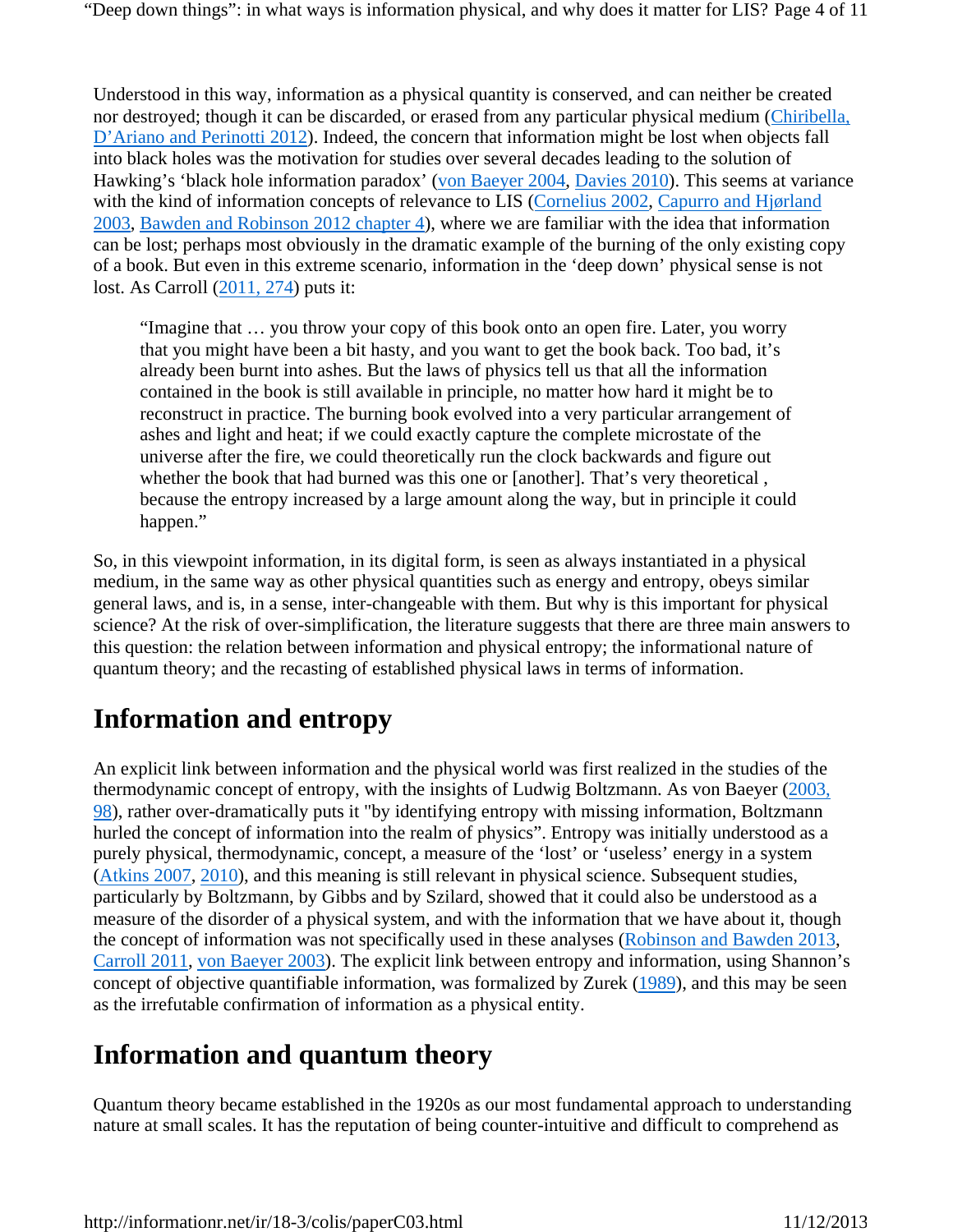anything other than a highly-effective mathematical formalism; for popular but scientifically sound overviews, see Al-Khalili 2004) and Cox and Forshaw (2011). It has been clear, from its earliest years, that information concepts lie at the heart of information theory. Indeed, one interpretation of quantum theory, pioneered by von Neumann, suggests that human consciousness and knowledge dictates events at the quantum level; although this viewpoint is no longer mainstream, information remains central, particularly since the states of physical systems are described what Schrödinger, one of the founders of quantum theory, termed 'catalogues of information' (Vedral 2012). Two examples are the uncertainty principle, which governs our possible knowledge of quantum states, and quantum entanglement, describing the extent to which quantum objects may exchange information. The currently popular Everettian 'many worlds' interpretation of quantum mechanics is inextricably linked with information concepts (Byrne 2010, Wallace 2012). There are numerous other examples, such that Vedral is quoted by Brooks (2012, 43) as saying that "Quantum physics is almost always phrased in terms of information processing …… It's suggestive that you will find information processing at the root of everything." Chiribella, D'Ariano and Perinotti (2012) note several explorations of the idea that information is at the core of quantum theory; see also Brassard  $(2005)$  and Vedral  $(2010)$ , particularly for the development of quantum computing and quantum information science, which extend the idea in a practical way.

## **Informational laws of nature**

Perhaps the most dramatic extension of the idea of information as a physical quantity is the suggestion that physical laws might be recast in information terms. This was first propounded by the American physicist John Wheeler (1990, 5), who suggested that "all physical things are information-theoretic in origin", and that information should therefore be the single most fundamental notion in understanding the whole of physics. More recently, studies have shown that much of quantum theory can be derived from the principles of information theory (Chiribella, D'Ariano and Perinotti 2011, 2012).

What does it mean to say that physical laws may be expressed in information terms? Davies (2010, 75) states it bluntly (his italics): "information is regarded as the primary entity from which physical reality is built … the laws of physics are informational statements". Chiribella, D'Ariano and Perinotti (2012, 1879) elaborate: "The mathematical framework of the theory can be expressed by using only concepts and statements that have an informational significance, such as the concept of signaling, of distinguishability of states, or of encoding/decoding … The informational concepts used … are connected to the more traditional language of physics by viewing the possible physical processes as information processing events. For example, a scattering process can be viewed as an event – the interaction – that transforms the input information encoded in the momenta of the incoming particles into the output information encoded in the momenta of the scattered particles". It is worth noting that the 'information' in such analyses is regarded in "a very basic, primitive sense"' although certainly objective, it is not necessarily related to any particular measure, such as that of Shannon.

In principle, every physical process can be described in terms of interactions between particles that produce binary answers: yes or no, here or there, etc. Thus natural laws, governing the interactions and rearrangements of the constituents of the physical universe are perceived as the flipping of binary digits, as in a digital computer. Treating physical phenomena in terms of information processing has led to the notation that "the universe computes", and that the universe may indeed be regarded as kind of (quantum) digital computer; see, for example, Vedral (2010) and Lloyd (2006, 2010). Finally, Vedral (2012) holds out the intriguing and ambitious possibility that finding an informational basis to the laws of both general relativity and quantum mechanics could bridge the gap between these two, currently irreconcilable, physical theories.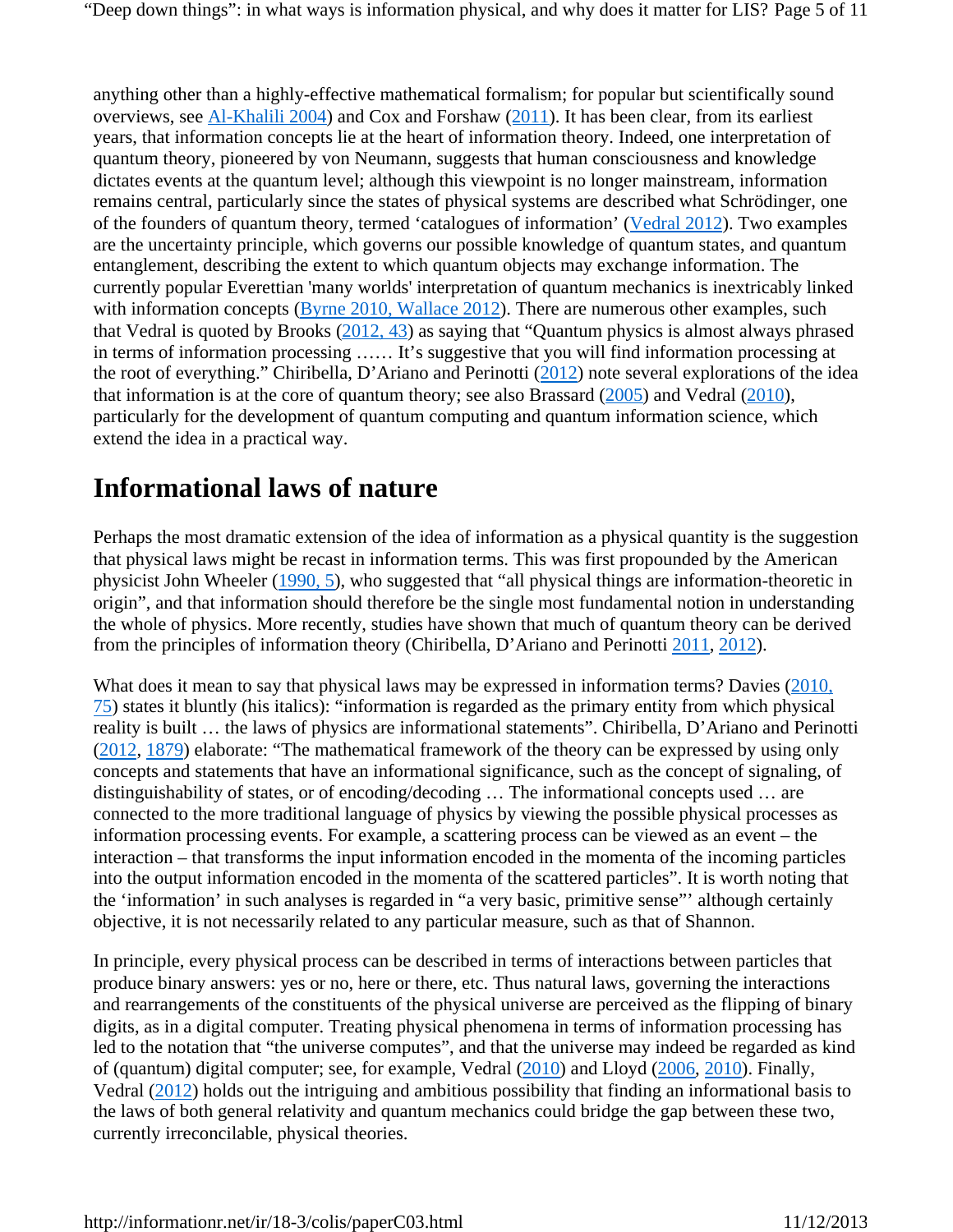# **Limitations and opposing views**

We have set out a view, gaining currency within the physical sciences, that information may be seen as a constituent of physical reality: objective, quantifiable, digital, and quantum in nature. It is fair to recognise that many scholars, from a variety of fields, reject these ideas, in part or in whole. Before going on to consider what may be significance of these ideas for LIS, we need to examine some of these objections.

In terms of rejection in part, an example is given by Floridi (2011, chapter 14), who has argued against a digital ontology, while agreeing that the fundamental objects of reality are indeed informational.

More fundamentally, some scientists take strong exception to the whole idea of information as a scientific concept, let alone the main element in physical laws. Müller  $(2007)$ , for example, objects to the association of information with physical entropy. Wallace  $(2012, 30)$  writes (his italics), of the idea that "the world itself is just information" that "I confess that insofar as they are mean it literally and not metaphorically, I do not understand what they are talking about. It seems to be in the nature of 'information' that it is information about something; how can it make sense to regard the world itself as just information?'. This has resonance with the disquiet of Hjørland (2007, 2009) about objective conceptions of information in relation to LIS. In similar vein, Timpson (2010) argues that 'quantum information theory' is simply the theory of information in a quantum universe, not the theory some new entity 'quantum information'. As Wallace (2012, 30) suggests: "'information is physical' does not have to mean 'the physical is merely information'; it could equally mean 'information, too, is physical'".

Furthermore, many scholars, both from the physical sciences and from philosophy, have argued for the reality and importance of abstract knowledge, and of disembodied information. Drawing inspiration typically from Plato's forms, from Frege's 'third realm', and from Popper's World 3, they argue that 'abstract objects', which must surely be composed of - presumably abstract - information, are as real as physical entities (Gideon 2012); see also Deutsch (2011) for examples of the reality and effect of abstract concepts, specifically in science. It is also notable that one of the questions posed in the Foundational Questions Institute's (2013) Physics of Information grant program is "Can information exist without matter, and vice-versa, or are they two sides of the same coin?". The question is still a valid one, even in the physical context.

So, in summary, we may say that, although there is currently a strong interest in, and increasing support for, the 'information physics' concept of information as a constituent of the physical world, this is by no means uncontroversial. The validity of this approach, in part and in whole, is questioned. In particular, it is argued that the fact that information is invariably found in physical settings, which may be analysed in informational terms, does not mean that this is all that is to said about information. Specifically, it does not imply that abstract, non-physical, forms of information, or of entities related to information, cannot exist.

# **Significance for library and information science**

We now consider what, if any, significance these considerations of the physical nature of information may have for library and information science. We have argued before (Robinson and Bawden 2013)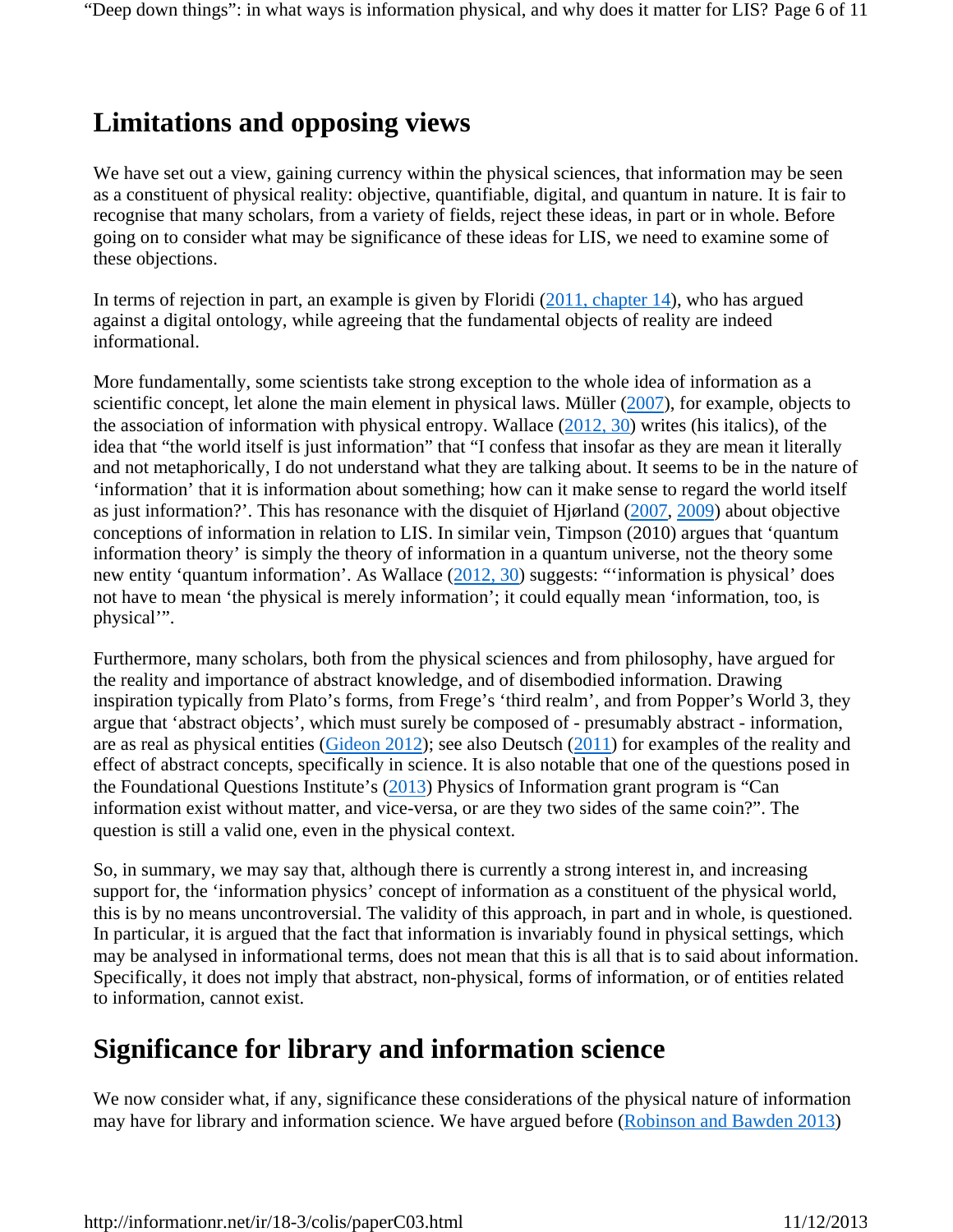that it is worthwhile to consider the relations between 'information' as it is understood in different domains, following the lead of scholars such as Stonier and Bates; as noted above, there are opposing views (see, for example, Hjørland 2007, 2009).

If there are indeed genuine relations, beyond shallow analogies, of this kind, then the implications for library and information science may be considerable. We will focus here on three such: the nature of the simple conceptual models commonly used as a basis for theory-building in the information science; the nature of emergent properties of information; and prospects for a broader informationfocused discipline. These are implications at the conceptual level, but if they, and others like them, prove fruitful, then we may expect pragmatic implications for system design to follow.

There are two main simple conceptual models used to show the place and nature of information for the library and information sciences (Bawden and Robinson 2012, chapter 4, Ma 2012). The first regards information and knowledge as the same kind of entity, with knowledge viewed as 'refined' information, set into some form of larger structure. This is typically presented as a linear progression, or a pyramid, from 'data', or 'capta' – data in which we are interested – through 'information' to 'knowledge', perhaps with 'wisdom' or 'action' at the far end of the spectrum, or at the apex of the pyramid. The second, based in Karl Popper's 'objective epistemology' uses 'knowledge' to denote Popper's 'World 2', the subjective knowledge within an individual person's mind. 'Information' is used to denote communicable knowledge, recorded, or directly exchanged between people; this is Popper's 'World 3' of objective knowledge, necessarily encoded in a 'World '1 document, or physical communication. Information, in this model, is 'knowledge in transit'.

It seems clear that the DIKW model is best suited to represent a natural progression from the objective scientific understanding which we have discussed here, and it has been used in this way in 'big picture' accounts of information, such as that of Floridi (2010). However, the problem here is that such a model may be understood as implying that knowledge is 'nothing but' a form of information, and information 'nothing but' a form of data. This reductionist approach is inappropriate, since it ignores our next theme, the emergent properties of information.

It is clear, when we examine the subject matter of the library and information sciences that there are very real and important concepts which are not captured in the objective view of physical information. They include, but are certainly not limited to, knowledge, meaning, understanding and relevance. These are emergent properties, seen at the level of communicable human information, but not at the physical level. Exactly where they appear is an interesting point of debate: it has been argued that meaning emerges in the domain of biology (see, for example, Karnani, Pääkkönen and Annila 2009), while consciousness has been held to be an emergent property of integrative levels of information (Tononi 2008). Knowledge is a particularly interesting example. It is clearly related to information. and yet, while (physical) information is conserved, knowledge is not: on the contrary, it may grow indefinitely, and – though abstract – may have dramatic effects on the physical world (Deutsch 2011; see also several chapters in Davies and Gregersen 2010).

This is not to argue that we should expect to explain such LIS concepts in terms of the physical information; lessons from other sciences warn us against this. There are emergent properties and phenomena in chemistry which are not reducible to physical principles; similarly, there are those in biology which are not reducible to chemistry, and in the social sciences which are not reducible to biology. But surely no one would doubt that each science is richer for an appreciation of the properties of those which adjoin it, and from which lessons may be learnt. And, as Deutsch (2011) points out, emergent properties do not form a hierarchy, with the lower levels being more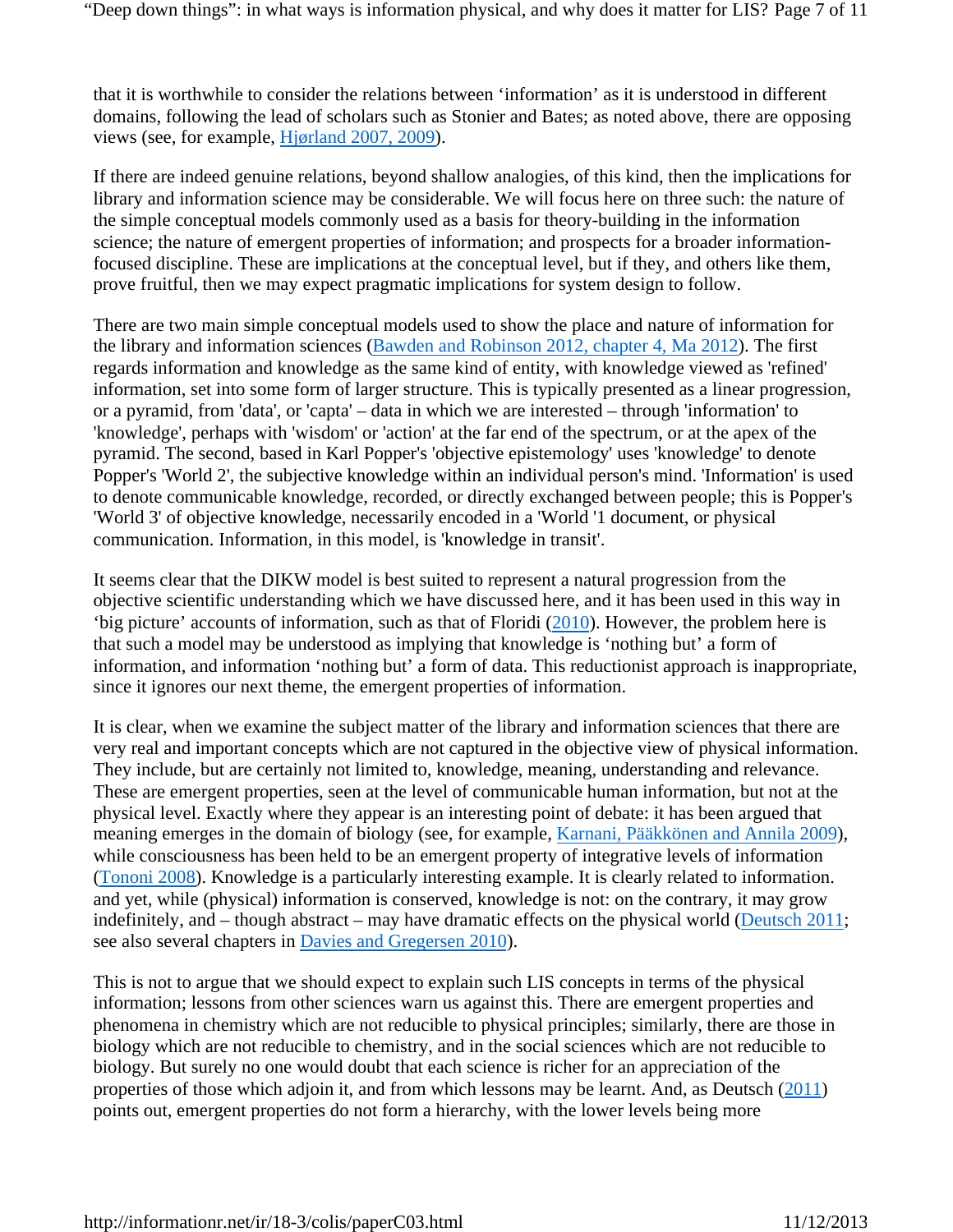fundamental. Properties at any level may be fundamental, and this applies to information-related properties as much as to any other.

This leads us to our third consideration. If we are too take at all seriously the arguments presented in this paper, they lead us to believe that we should see the possibility of a much larger science of information, interested in all of its manifestations. Information physics should be on the horizon of LIS, even though our discipline will not directly contribute to its development. For who can say that 'our' emergent properties may not prove fundamental, with lessons for other disciplines who take information as an important concept.

# **Conclusions**

Information is now becoming accepted as a fundamental constituent of the physical universe. The relations between this understanding of information and the understanding of the concept in LIS are worth studying. Emergent properties of information may be fundamental at any level, and lessons may be learnt between levels in any direction.

**References**

- Al-Khalili, J. (2012). Order and disorder: information [television programme] London: British Broadcasting Corporation, first broadcast 23 October 2012
- Al-Khalili, J. (2004). Quantum: a guide for the perplexed. *London: Weidenfeld and Nicholson*
- Atkins, P. (2007). Four laws that drive the universe. *Oxford: Oxford University Press*
- Atkins. P. (2010). The laws of thermodynamics: a very short introduction. *Oxford: Oxford University Press*
- Bates, M. J. (2005). Information and knowledge: an evolutionary framework for information. *Information Research*, 10(4), paper 239.
- Bates, M. J. (2006). Fundamental forms of information. *Journal of the American Society for Information Science and Technology*, 57(8), 1033-1045
- Bawden, D. and Robinson, L. (2012). Introduction to information science. *London: Facet Publishing*
- Bear, G. (2008). City at the End of Time. London: Gollancz
- Bennett, C.H. (2003). Notes on Landauer's Principle, reversible computation and Maxwell's Demon. Studies in History and Philosophy of Science Part B: Studies in History and Philosophy of Modern Physics, 34(3), 501-510
- Bennett, C.H. and Fowler, A.B. (2009). Rolf W. Landauer 1927-1999: a biographical memoir. *Washington DC: National Academy of Sciences*
- Bérut, A., Arakelyan, A., Petrosyan, A., Ciliberto, S., Dillenschneider, R. and Lutz, E. (2012). Experimental verification of Landauer's principle linking information and thermodynamics. *Nature*, **483**, 187-189
- Brassard, G. (2005). Is information the key? *Nature Physics*, **1**(1), 2-4
- Brooks, M. (2012). If information .. then universe. *New Scientist*, **215**(2884), 41
- Byrne, P. (2010). The many worlds of Hugh Everett III. *Oxford: Oxford University Press*
- Capurro, R. and Hjørland, B. (2003). The concept of information. *Annual Review of Information Science and Technology*, **37**, 343-411
- Carroll, S. (2011). From eternity to here: the quest for the ultimate theory of time. *Oxford: Oneworld Publications*
- Chiribella, G., D'Ariano, G.M. and Perinotti, P. (2012). Quantum theory, namely the pure and reversible theory of information. *Entropy*, **14**(10), 1877-1893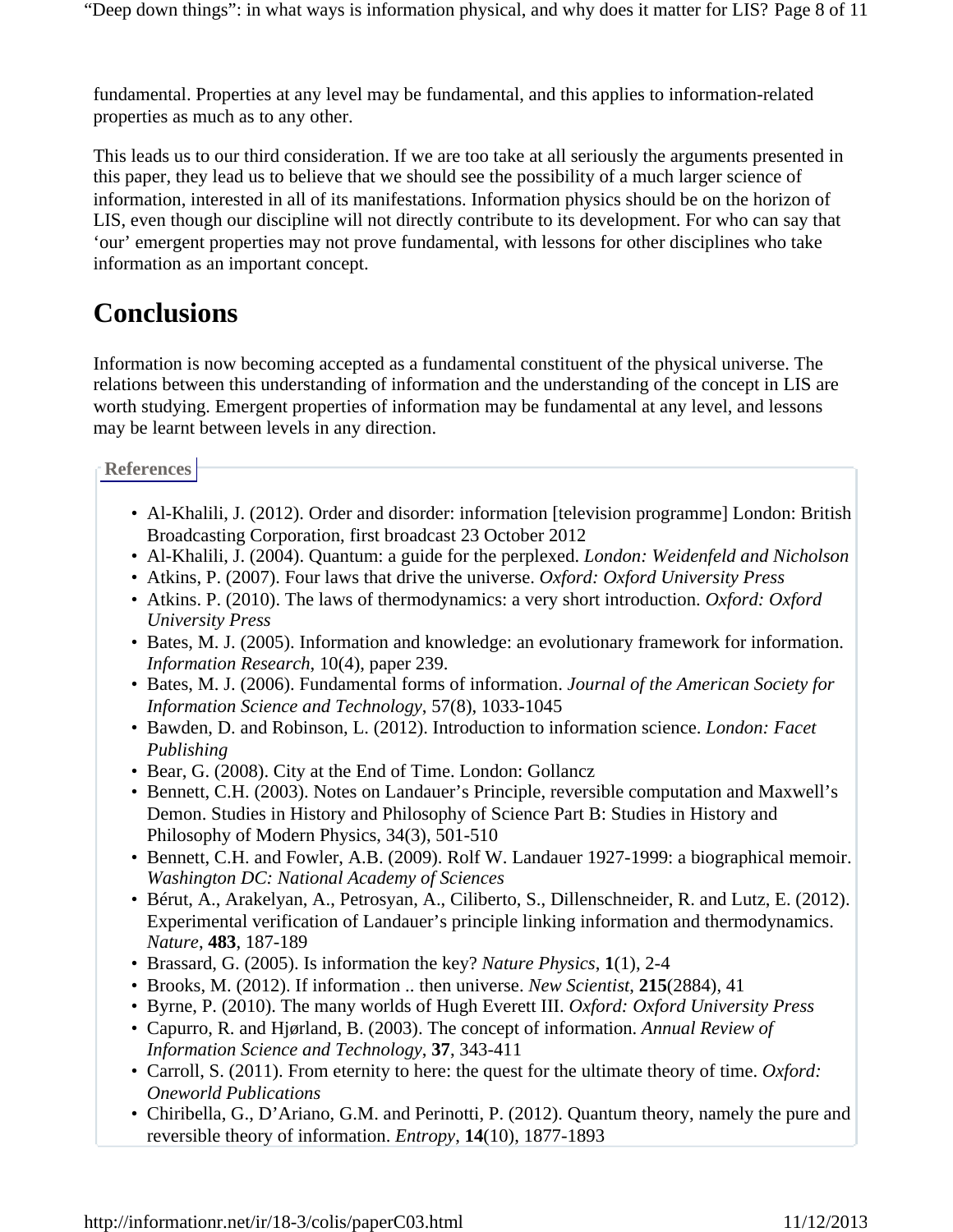- Chiribella, G., D'Ariano, G.M. and Perinotti, P. (2011). Information derivation of quantum theory. *Physical Review A*, **84**(1), 012311
- Cornelius, I. (2002). Theorising information for information science. *Annual Review of Information Science and Technology*, **36**, 393-425
- Cox, B. and Forshaw, J. (2011), The quantum universe; everything that can happen happens. *London: Allen Lane*
- Davies, P. (2010). Universe from bit. In P. Davies and N. H. Gregersen (Eds.), *Information and the nature of reality: From physics to metaphysics* (pp. 65-91). Cambridge: Cambridge University Press
- Davies, P. and Gregersen, N.H. (2010). Information and the nature of reality: from physics to metaphysics. *Cambridge: Cambridge University Press*
- Deacon, T.W. (2010). What is missing from theories of information? In P. Davies and N. H. Gregersen (Eds.), *Information and the nature of reality: From physics to metaphysics* (pp. 146-169). Cambridge: Cambridge University Press
- Deutsch, D. (2011). The beginning of infinity: Explanations that transform the world. *London: Allen Lane*
- Duncan, T.L. and Semura, J.S. (2004). The deep physics behind the Second Law: information and energy as independent forms of bookkeeping. *Entropy*, **6**(1), 21-29
- Egan, G. (1994). Permutation City. *London: Orion/Millenium*
- Floridi, L. (2010). Information: A very short introduction. *Oxford: Oxford University Press*
- Floridi, L. (2011). The philosophy of information. *Oxford: Oxford University Press*
- Foundational Questions Institute (2013). Physics of Information. Retrieved 25 July, 2013 from http://fqxi.org/data/documents/2013-Request-for-Proposals.pdf (Archived by WebCite® at http://www.webcitation.org/6INgx2O7r)
- Gideon, R. (2012). Abstract objects. In E.N. Zalta (Ed.), The Stanford Encyclopedia of Philosophy (Spring 2012 edition). Retrieved 25 July, 2013 from http://plato.stanford.edu/archives/spr2012/entries/abstract-objects (Archived by WebCite® at http://www.webcitation.org/6INhGtJk0)
- Hjørland, B. (2007). Information: objective or subjective/situational? *Journal of the American Society for Information Science and Technology*, **58**(10), 1448-1456
- Hjørland, B. (2009), The controversy over the concept of "information": a rejoinder to Professor Bates. *Journal of the American Society for Information Science and Technology*, **60** (3), 643
- Karnani, M., Pääkkönen, K. and Annila, A. (2009). The physical character of information. *Proceedings of the Royal Society A*, **465**(2107), 2155-2175
- Landauer, R. (1961). Irreversibility and heat generation in the computing process. *IBM Journal of Research and Development*, **5**, 183-191
- Landauer, R. (1991), Information is physical, *Physics Today*, **44**(5), 23-29
- Landauer, R. (1999). Information is a physical entity. *Physica A*, **263**(1-4), 63-67
- Lloyd, S. (2006). Programming the universe. *London: Jonathan Cape*
- Lloyd, S. (2010). The computational universe. In P. Davies and N. H. Gregersen (Eds.), *Information and the nature of reality: From physics to metaphysics* (pp. 92-103). Cambridge: Cambridge University Press
- Ma, L. (2012). Meanings of information: The assumptions and research consequences of three foundational LIS theories. *Journal of the American Society for Information Science and Technology*, **63**(4), 716-723
- Müller, I. (2007). A history of thermodynamics: the doctrine of energy and entropy. *Berlin: Springer*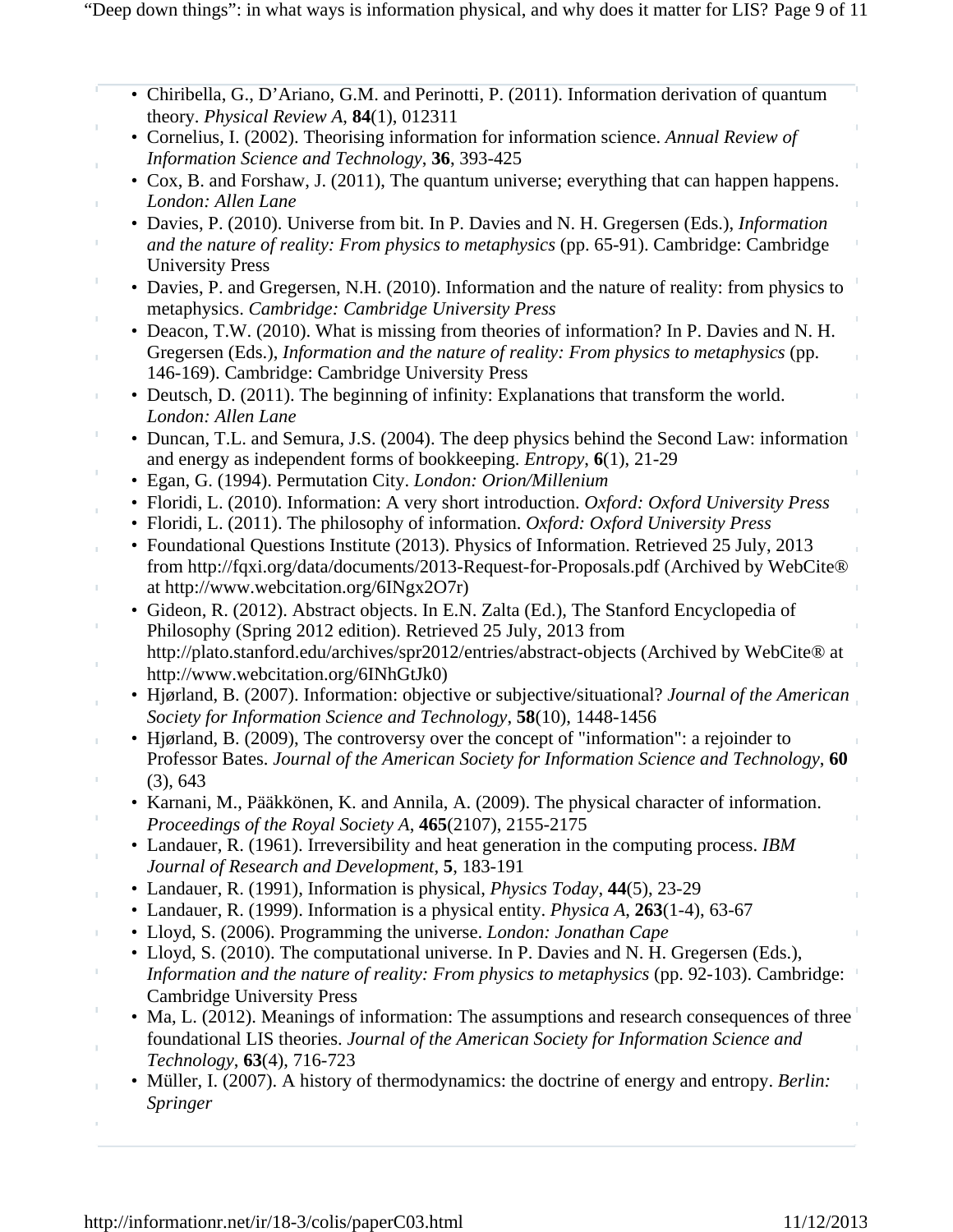- Robinson, L. and Bawden, D. (2013). Mind the gap: transitions between concepts of information in varied domains. In F. Ibekwe-SanJuan and T. Dousa (Eds.), *Information, Communication and Knowledge*. Berlin: Springer [in press]
- Schumm, B.A. (2004). Deep down things: the breathtaking beauty of particle physics. *Princeton: John Hopkins University Press*
- Stonier, T. (1990). Information and the internal structure of the universe. *Berlin: Springer-Verlag*
- Stonier, T. (1992). Beyond information: The natural history of intelligence. *Berlin: Springer-Verlag*
- Stonier, T. (1997). Information and meaning: An evolutionary perspective. *Berlin: Springer-Verlag*
- Timpson, C. (2010). Quantum information theory and the foundations of quantum mechanics. *Oxford: Oxford University Press*
- Tononi, T. (2008). Consciousness as integrated information: a provisional manifesto. *Biological Bulletin*, **215**(3), 216-242
- Vedral, V. (2010). Decoding reality: The universe as quantum information. *Oxford; Oxford University Press*
- Vedral, V. (2012). Information and physics. *Information*, **3**(2), 219-223.
- von Baeyer, C. (2004). Information: The new language of science. *Cambridge, MA: Harvard University Press*
- Wallace, D. (2012). The emergent multiverse: quantum theory according to the Everett interpretation. *Oxford: Oxford University Press*
- Wheeler, J. A. (1990). Information, physics, quantum: the search for links. In W. Zurek (Ed.), *Complexity, entropy and the physics of information* (pp. 3-28). Redwood City CA: Addison-**Wesley**
- Wiener, N. (1961). Cybernetics. (2nd edn.). *Cambridge MA: MIT Press*
- Zurek, W. H. (1989). Algorithmic randomness and physical entropy. *Physical Review A*, **40** (8), 4731-4751

**How to cite this paper** 

Bawden, D. & Robinson L. (2013). "Deep down things": in what ways is information physical, and why does it matter for information science? *Information Research*, **18**(3) paperC03. [Available at http://InformationR.net/ir/18-3/colis/paperC03.html]

**Find other papers on this subject**

| <b>Scholar Search</b><br><b>Google Search</b><br><b>Bing</b>  |
|---------------------------------------------------------------|
| Check for citations, using Google Scholar                     |
| Like<br>Tweet $\leq 0$<br>$\Omega$                            |
| © the authors, 2013.<br> 128 <br>Last updated: 8 August, 2013 |

• Contents |